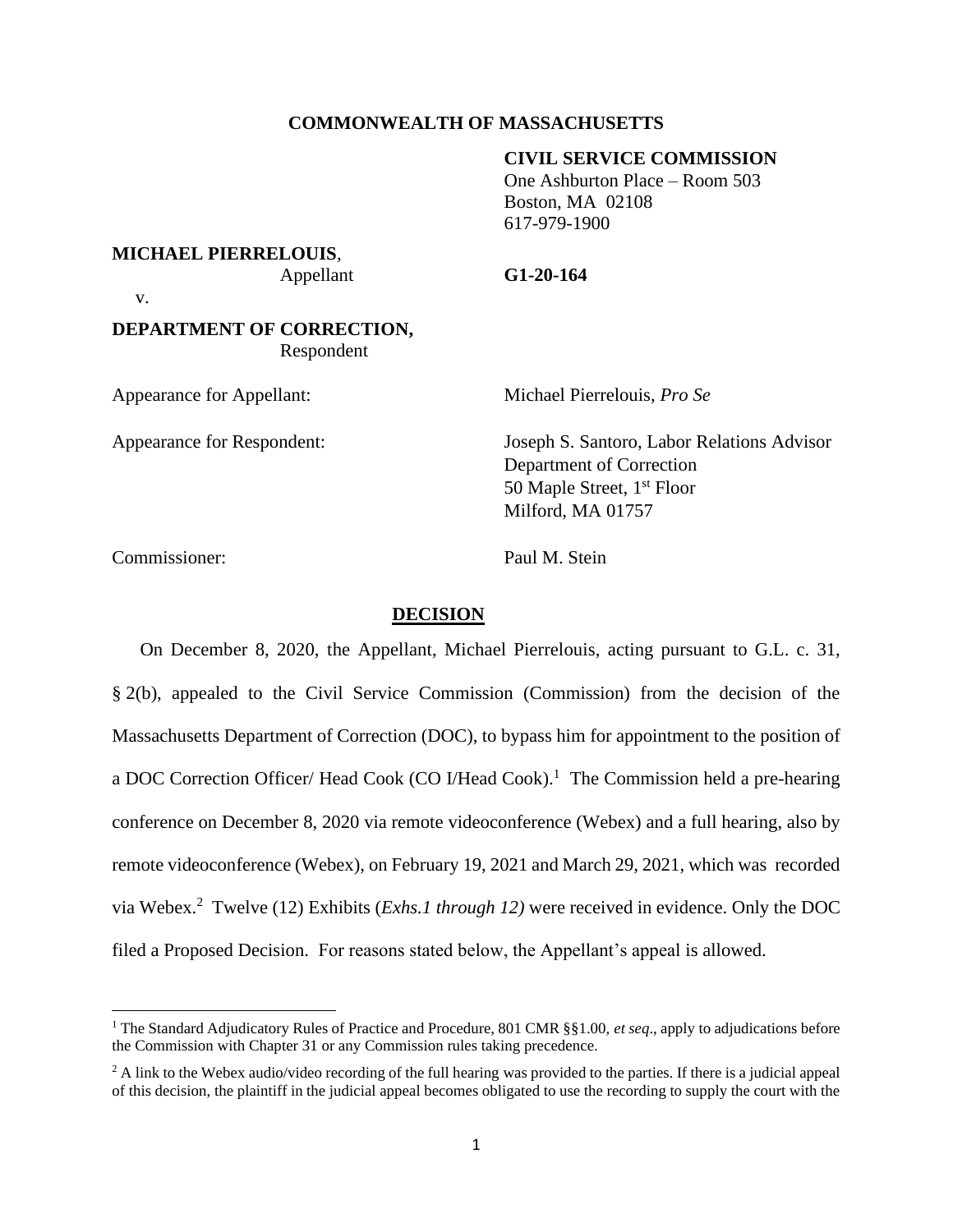# **FINDINGS OF FACT**

Based on the Exhibits entered into evidence and the testimony of the following witnesses:

*Called by the Appointing Authority*:

- Eugene T. Jalette, DOC Supervising Identification Agent
- Kyle Brouillette, DOC Correction Officer/Background Investigator
- Lauren Fiola, DOC Background Investigator

*Called by the Appellant:*

■ Michael Pierrelouis, Appellant

and taking administrative notice of all matters filed in the case, pertinent law and reasonable inferences from the credible evidence, a preponderance of evidence establishes these facts:

1. The Appellant, Michael Pierrelouis, is a Haitian-born black male in his mid-thirties who currently resides in Brockton, MA. He is fluent in Haitian Creole and also speaks and understands French. He is a qualified veteran, having served honorably on active duty in the U.S. Navy for six years and in the U.S. Army Reserves from 2013 to 2016. He holds an Associate's Degree in Criminal Justice. (*Exh.3; Testimony of Appellant*)

2. Since 2018, Mr. Pierrelouis has been employed as a Recovery Treatment Assistant with a company that provides contract security and medical services for patients confined in DOC facilities—primarily, at the Bridgewater State Hospital. His prior employment, in addition to his military duty, has included work as a machine operator and aviation mechanic. (*Exh3; Testimony of Appellant, Brouillette & Fiola)*

3. Mr. Pierrelouis took and passed the civil service examination for Correction Officer/Head Cook administered by the Massachusetts Human Resources Division on June 15, 2019. (*Exh.12*)

4. On or about May 18, 2020, HRD issued Certification #06865 to the DOC to fill positions of Correction Officer/Head Cook. Mr. Pierrelouis appeared third on the Certification. He signed

stenographic or other written transcript of the hearing to the extent that he/she wishes to challenge the decision as unsupported by the substantial evidence, arbitrary and capricious, or an abuse of discretion.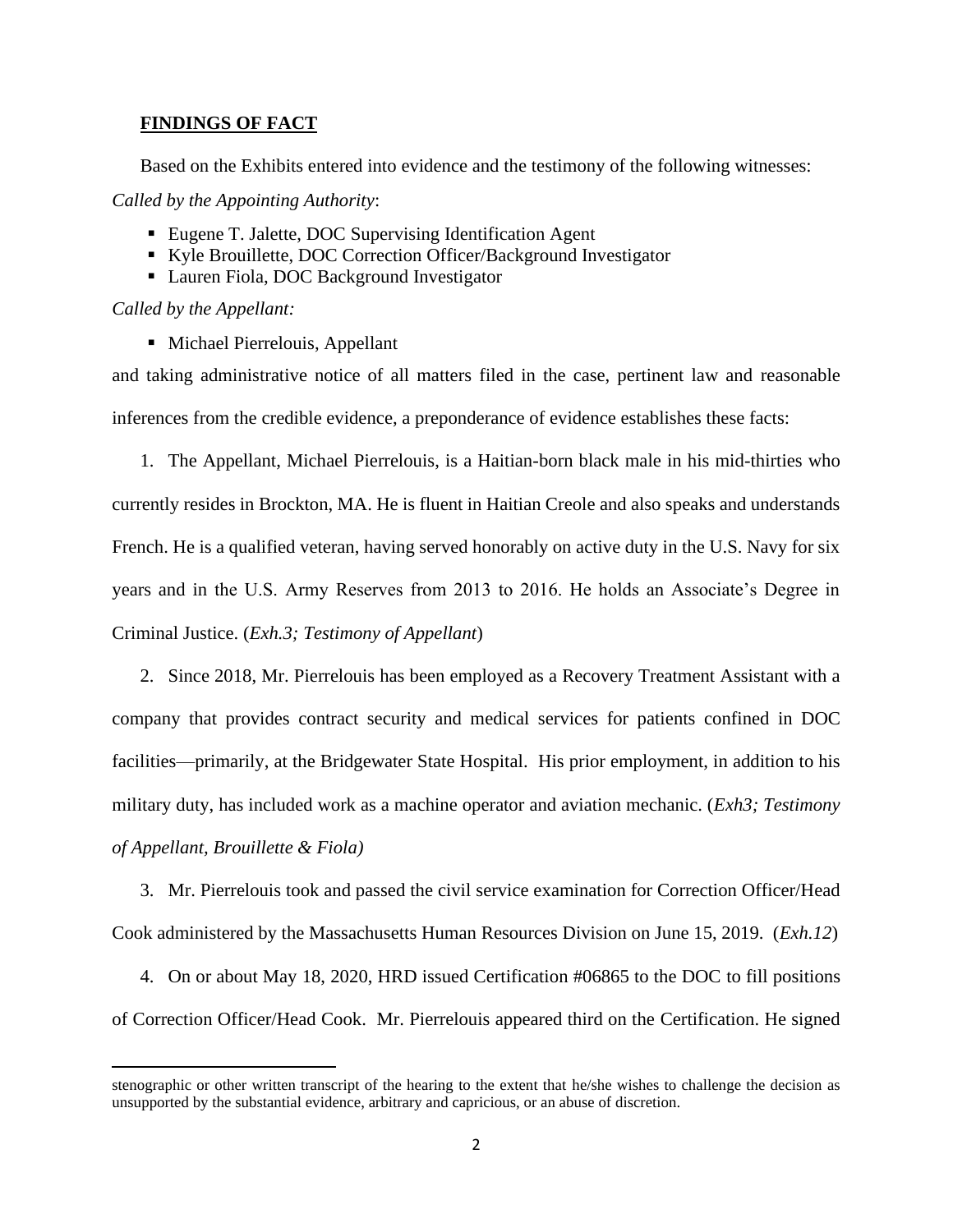the Certification indicating he was willing to accept appointment and he submitted the standard application package on or about June 12, 2020. (*Exhs.8 through 12*)

5. On or about June 18, 2020, Mr. Pierrelouis met with a DOC investigator to review his application package and answered a series of additional written questions, including the following:

- "Have you ever been arrested? (Foreign or domestic) if YES, please state where below.  $YES \checkmark$  Brockton MA (location added by DOC investigator during investigation)
- In the space below please list all discipline to include termination that you have received from your current and/or previous employers. Also indicate any charges against you for either workplace violence or sexual harassment. ✓I have never been formally disciplined by an employer

(*Exhs.10 & 11*)

6. The DOC conducts a background investigation on all applicants for the position of Correction Officer under the supervision of Eugene Jalette, the DOC Supervising Identification Agent. The investigation includes: verification of entrance requirements; inquiry of past employers and character references; and a thorough criminal records check of all Criminal Offender Records Information (CORI) through the Massachusetts Criminal Justice Information Services (CJIS), which encompasses data from the Massachusetts Board of Probation (BOP) as well as other federal, state and local law enforcement agencies, and the applicant's driver history. (*Testimony of Jalette*)

7. The CJIS check of Mr. Pierrelouis's CORI disclosed no criminal charges or motor vehicle infractions. The only entry on his BOP was for an ex parte Civil Restraining Order (per c. 209A) entered on March 19, 2018 and vacated on April 2, 2018. The BOP contained no record that Mr. Pierrelouis had ever been arrested or charged with any criminal offense. (*Exhs.3 & 7*)

8. DOC Correction Officer Kyle Brouillette was assigned to complete the pre-employment background investigation of Mr. Pierrelouis. He checked Mr. Pierrelouis' education, employment history and professional references, as well as personal and neighborhood references, and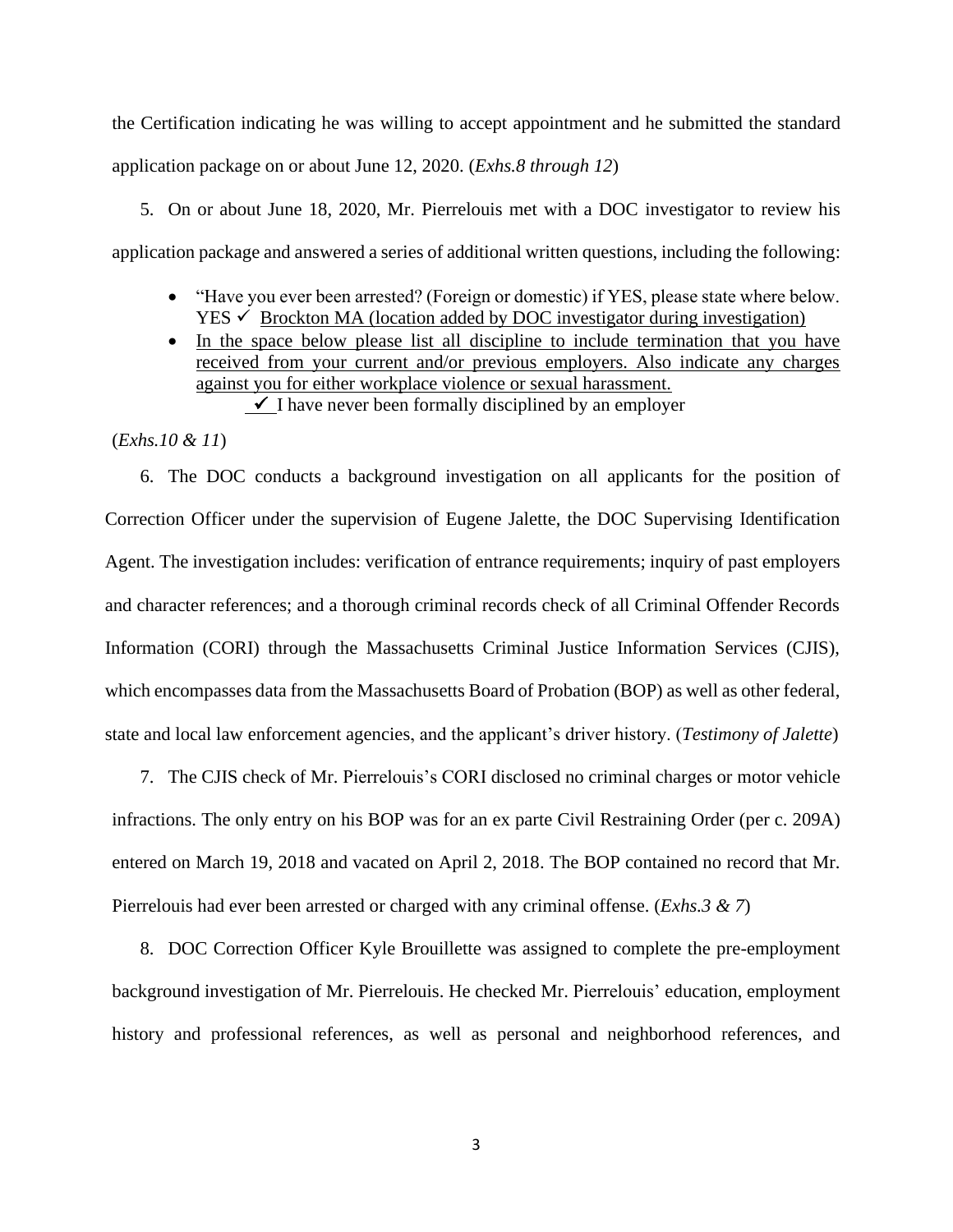conducted a personal interview (on August 24, 2020) with Mr. Pierrelouis, all of which were

positive. (*Exh.3; Testimony of Jalette & Brouillette)*

9. CO Brouillette also followed up on Mr. Pierrelouis' disclosure in his application that he

had been arrested in Brockton. CO Brouillette contacted the Brockton Police Department (BPD)

and obtained copies of the incident report that resulted in Mr. Pierrelouis' January 18, 2020 arrest,

as well as the BPD record of service and termination of the 209A restraining order on March 19,

2018 and April 2, 2018, respectively. 3 (*Exhs.3, 5 & 6; Testimony of Brouillette*)

10. The BPD arrest report contains the following narrative:

"On Thursday January 18, 2018 Ofc. Scully and I, Ofc. Quirk . . . were dispatched to [address] for a Family Disturbance. The call narrative stated that he [Mr. Pierrelouis] would like an officer to come before things escalate [,] stating that him an[d] his wife are in a verbal argument."

"These officers . . . were met outside . . . by [female] who stated that she resides at the above residence with her fiancé Michael Pierre-Louis [sic]. . . . for approximately three years together. [Female] stated . . . last night she was lying on the couples [sic] bed. . . . Michael and her were in a verbal argument about the couples bills. As she was lying down on the bed [female] stated that Michael grabbed her by the left leg and right arm and pulled her off the bed causing her to fall. . . . [S[he then continued to talk to him about the bills and . . . . made her way into the kitchen where Michael then pushed her causing her to fall. . . . Michael then grabbed her by the back of the neck while she was on the ground."

"These officers spoke to Michael Pierre-Louis who was placed into handcuffs . . . Michael did not appear to be under the influence of drugs or alcohol. . . . Michael stated that nothing physical took place and that every day the two are in a verbal argument."

"It should be noted that [female] did have bruising on her right arm with redness. She denied medical attention. Plymouth BCI was contacted to take pictures of her injuries. All parties advised on 209A Rights."

"Michael Pierre-Louis was transported to the Brockton Police Department and booked in the usual manner without incident and charged with Domestic Violence Assault & Battery."<sup>4</sup>

<sup>&</sup>lt;sup>3</sup> The BPD record about the restraining order proves that the only involvement by the police department was to serve the ex parte order and shows that the incident was closed after receiving notice that the order had been terminated by the court. Thus, the DOC investigator's note that the Brockton Police had "obtained" the order is erroneous. (Exhs. 3 & 7)

<sup>4</sup> As no record of any criminal charges against Mr. Pierrelouis appear on his BOP, I infer that, in fact, no criminal complaint was issued.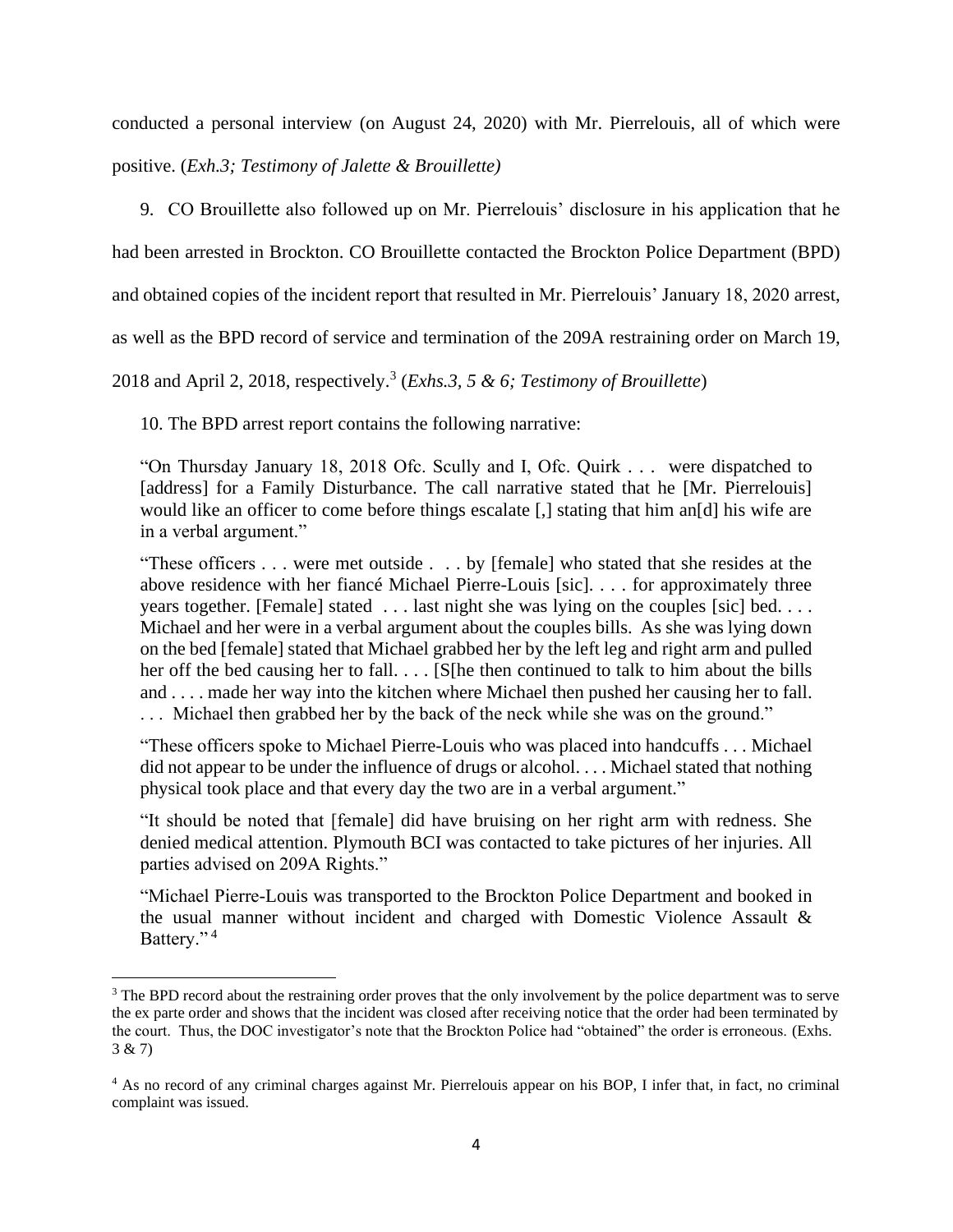(*Exhs.5 & 6*)

11. When asked about the January 2018 incident during the August 24, 2020 DOC interview, Mr. Pierre-Louis pointed out that he was the one who called the police and "never put my hands on her."<sup>5</sup> He also pointed out that the 209A restraining order was not taken out until months later, had nothing to do with the events of January 2018, and was terminated within two weeks after the parties appeared in court. (*Exhs.3 & 6; Testimony of Appellant & Brouillette*) 6

12. CO Brouillette prepared a report dated August 28, 2020, summarizing the results of his investigation which he submitted to Mr. Jalette. The report noted the 2018 Brockton incident for "Domestic A&B (No charges on BOP)" in "Negative Employment Aspects" and summarized Mr. Pierrelouis's honorable military service, positive work history, positive professional references, his bilingual ability and his "experience in similar work environment" (i.e. Bridgewater State Hospital), as his "Positive Employment Aspects." (*Exh.3; Testimony of Brouillette & Jalette*)

13. CO Bouillotte's background report included a summary of his interview with Mr. Pierrelouis' current supervisor, a former DOC Lieutenant, who described Mr. Pierrelouis as "a good employee that did his job and is able to deescalate various situations" and is not afraid to go "hands off [sic] if needed but does try to use every possible method to avoid that route." He stated that Mr. Pierrelouis' "attendance is not the greatest*"* but was not formally disciplined or accused of sexual misconduct or violation of sexual harassment policies or inappropriate contact with persons in custody. He believed Mr. Pierrelouis would be a "good asset for the DOC" (*Exh.3*).

<sup>5</sup> Mr. Pierrelouis said he did grab his girlfriend's arm because she was "hurting my daughter", which was the reason he had called the police. (*Testimony of Appellant*)

<sup>6</sup> Neither the March 2018 209A ex parte restraining order nor the supporting Affidavit was introduced at the Commission hearing. The only evidence concerning the circumstances which led his ex-girlfriend to get the restraining order was provided by Mr. Pierrelouis, who explained that they were no longer living together and she was upset that he took back a car he had given to her after she failed to keep up her share of the car payments. He used his own car key and had no interaction with her at that time. (*Testimony of Appellant*)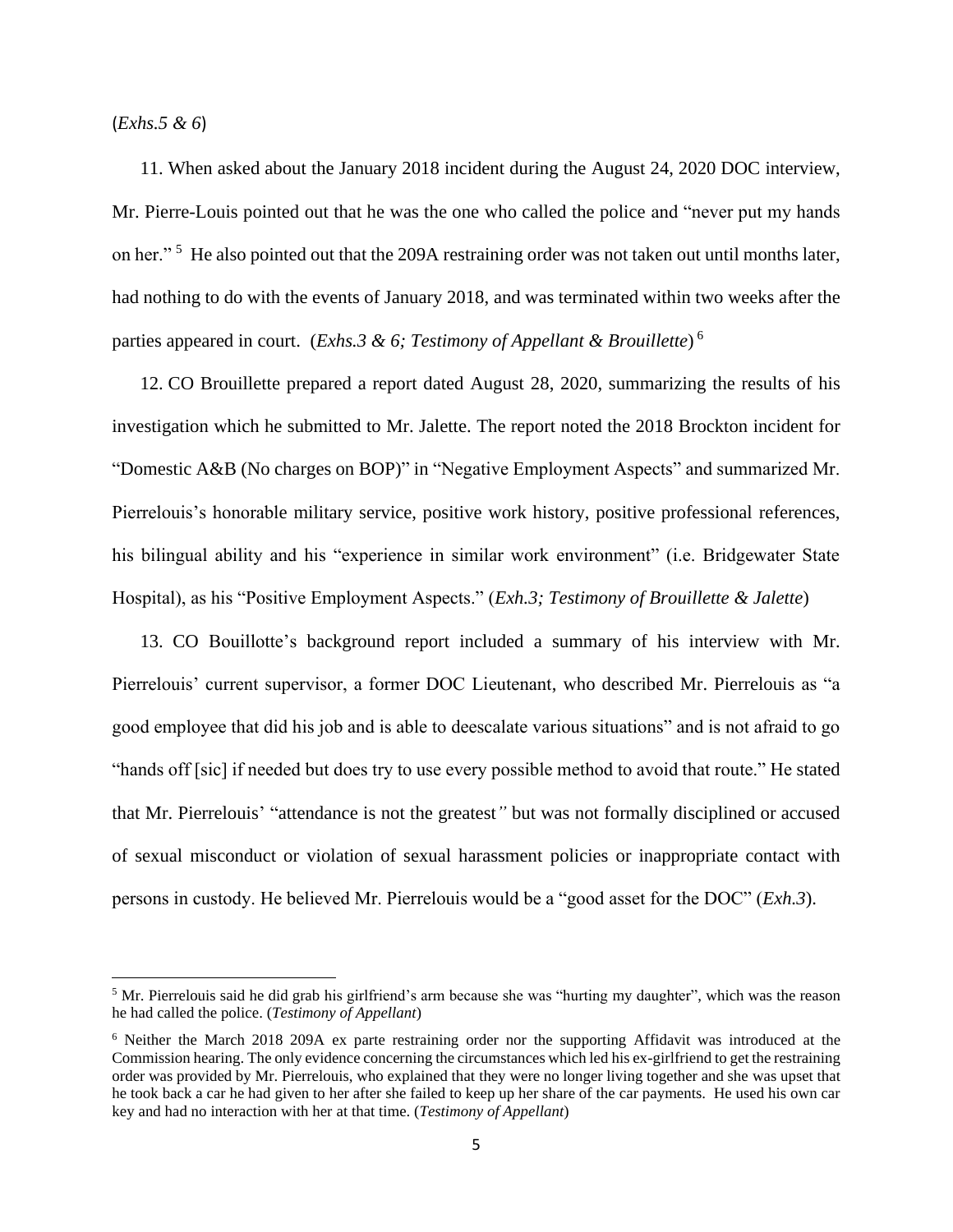14. After receiving CO Brouillette's report, Mr. Jalette assigned Lauren Fiola, another DOC investigator, to follow up with Mr. Pierrelouis' current employer concerning the supervisor's comment about Mr. Pierrelouis' attendance record. (*Testimony of Jalette*)

15. On September 3, 2018, Ms. Fiola went to the employer's HR department and reviewed Mr. Pierrelouis' personnel file. She prepared a Pre-Employment Supplemental Report which cited the

following information she hand-copied from two documents in his file:

• A June 5, 2019 verbal corrective action report which stated:

"Mr. Pierre-Louis [sic] was observed sitting on a patient  $1:1.^7$  Mr. Pierre-Louis then is observed looking down the hallway during the 1:1 while patient was still in the room. After a few minutes, Mr. Pierre-Louis gets up and abandons his 1:1 and walks into the break room and speaks to the lead who assigned him to the 1:1. Mr. Pierre-Louis remains in the break room for 15 minutes while the patient remains uncovered by staff for approximately 7 minutes."

• A July 1, 2020 verbal warning which stated:

"During a 6 month [sic] review, Mr. Pierrelouis had 2 unscheduled absences beyond his 5 that are allotted for the calendar year. Mr. Pierre-Louis has also been tardy on 9 occasions and failed to punch out for a break as required for 7 occasions."

# (*Exh.4; Testimony of Fiola*)

16. The concerns about Mr. Pierrelouis' performance and attendance issues at his current employer had not come up during his interview in August 24, 2020. The DOC did not follow up with Mr. Pierrelouis regarding Ms. Fiola's supplemental report. (*Testimony of Appellant, Jalette & Fiola*) 8

 $7 A 1:1$  means an assignment to a patient whose condition (e.g., risk of suicide or self-harm) requires constant, uninterrupted observation by a staff member. (*Testimony of Appellant*)

<sup>&</sup>lt;sup>8</sup> Mr. Pierrelouis took issue with the corrective action report as being incomplete. He admitted that he received the corrective action notice but protested that he ever left his post unattended. On the night in question, he was working his regular 3 pm to 11 pm shift and had been on a "1:1" since 8:30 pm. When his replacement did not arrive at 11:00 pm, he remained at his post until someone finally arrived about 1:00 am. He asked that person to fill in while he went to the break room to call his supervisor about the situation. He also acknowledged the warning about attendance issues mentioned at his July 1, 2020 review, which he attributed to his obligations to take his mother to dialysis treatments. He called in each morning that he had to bring her for treatment to let his employer know he would be a few minutes late for his 3:00 pm shift or would not be able to work that day. He no longer has that obligation and has not been tardy or absent from work since his July 2020 review. (*Testimony of Appellant*)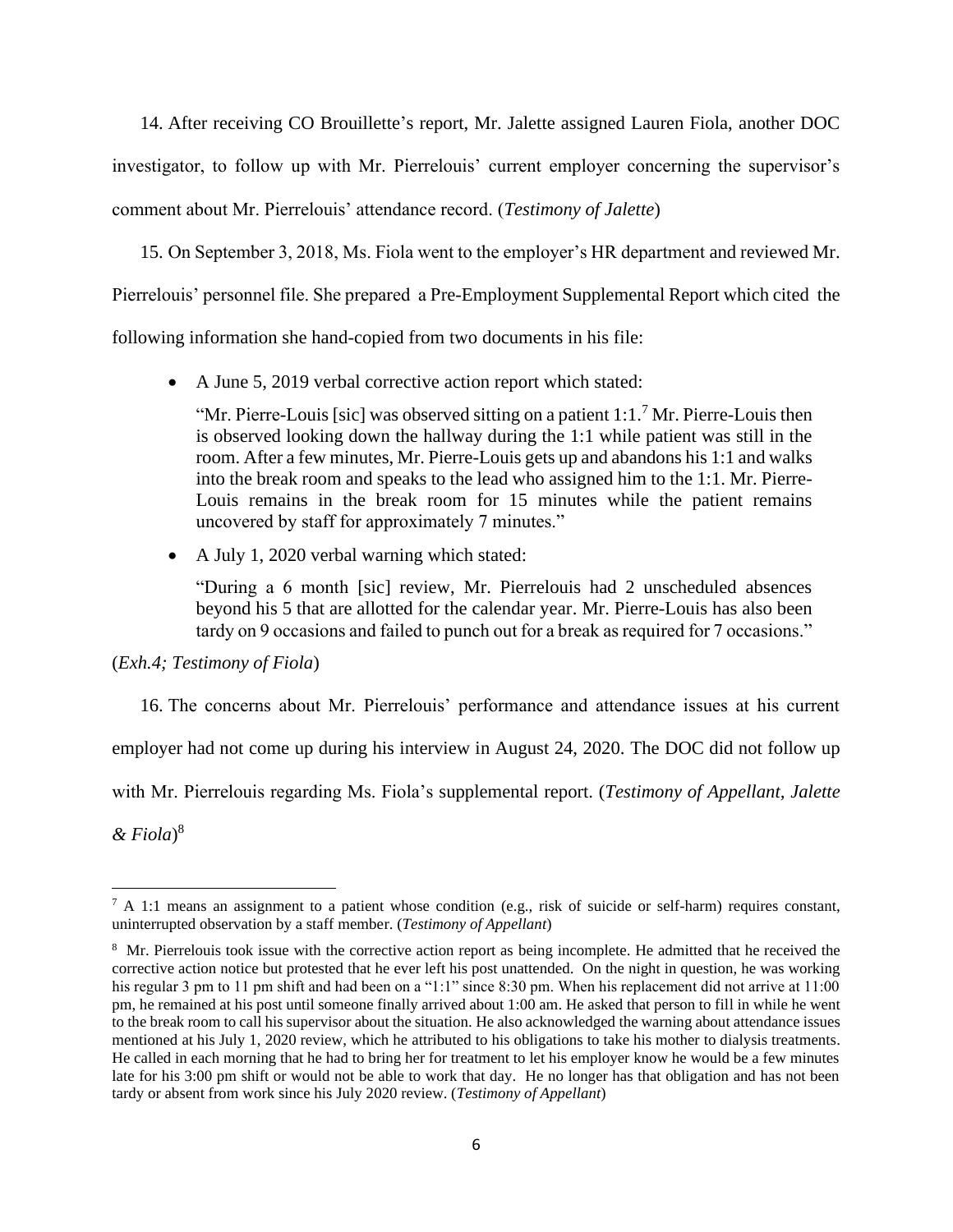17. The background investigation report, together with all accompanying documentation, including Mr. Pierrelouis' application, criminal history, references and the Pre-Employment Supplemental Report were submitted for review and consideration by the Appointing Authority, DOC Commissioner Carol A. Mici, who decided that Mr. Pierrelouis should be bypassed for appointment based on his 2018 arrest and disciplinary record with his current employer. (*Exh.2; Testimony of Jalette*)

18. Ultimately, DOC appointed 18 candidates as Correction Officers from Certification #06865, of which seventeen (17) candidates were ranked below Mr. Pierrelouis. (*Exh.11*)

19. By letter dated October 27, 2020, DOC Deputy Commissioner Thomas J. Preston informed Mr. Pierrelouis that he had been bypassed for appointment for the following reason:

"Background investigation: Failed Background due to a 2018 arrest by the Brockton Police Department for Domestic Assault and Battery; additionally, while employed for [current employer] you received (2) verbal corrective actions, one for a violation for the 1:1 policy and the other for unscheduled absences, tardiness and failure to punch out for break."

(*Exh.2*)

20. This timely appeal to the Commission duly ensued. (*Exh.1*)

# **APPLICABLE CIVIL SERVICE LAW**

 The core mission of Massachusetts civil service law is to enforce "basic merit principles" for "recruiting, selecting and advancing of employees on the basis of their relative ability, knowledge and skills" and "assuring that all employees are protected against coercion for political purposes, and are protected from arbitrary and capricious actions." G.L. c. 31, § 1. See, e.g., Massachusetts Ass'n of Minority Law Enforcement Officers v. Abban, 434 Mass. 256, 259 (2001); MacHenry v. Civil Serv. Comm'n, 40 Mass. App. Ct. 632, 635 (1995), rev. den., 423 Mass. 1106 (1996).

Original and promotional appointments of civil service employees are made from a list of candidates, called a "certification", whose names are drawn in the order in which they appear on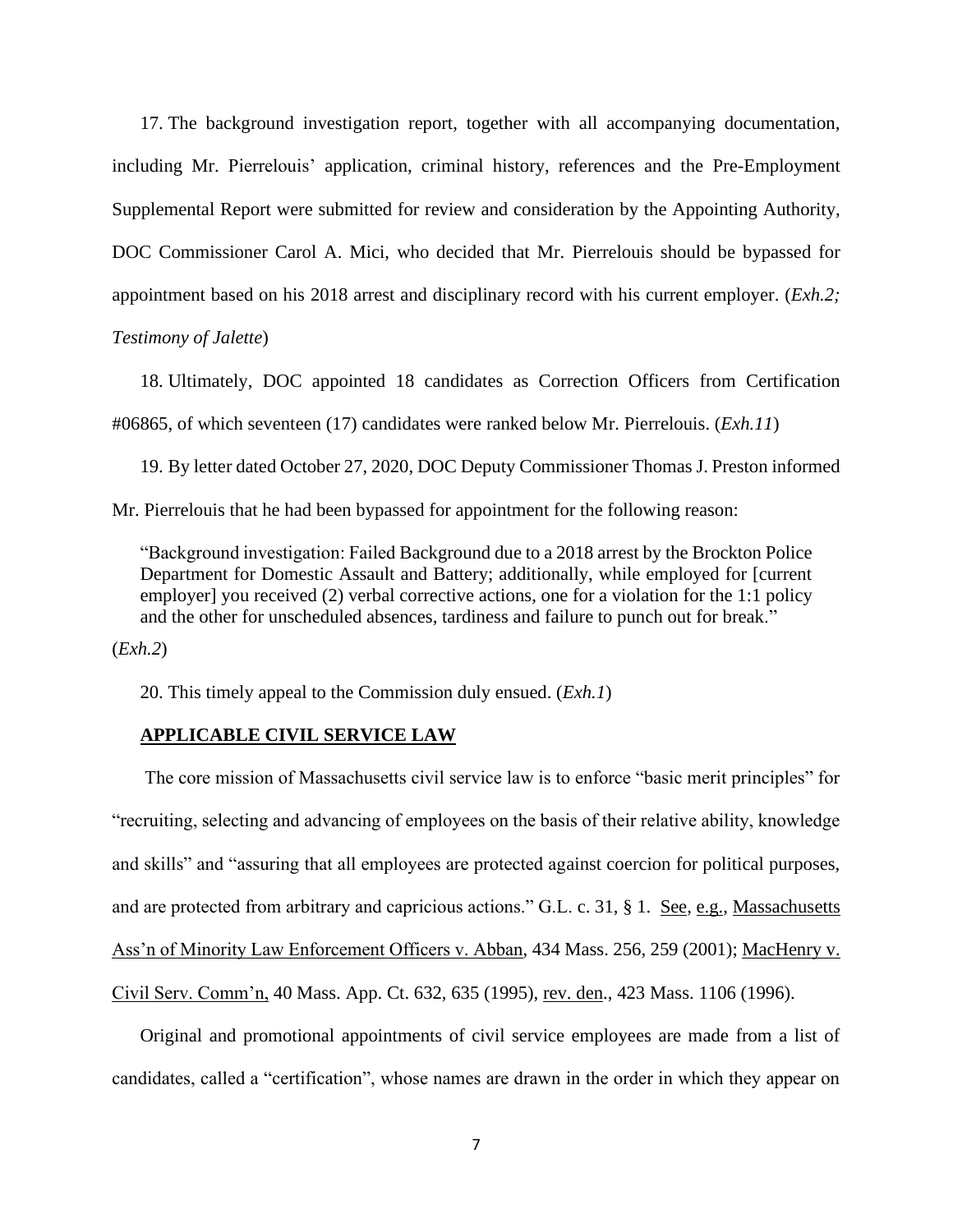the applicable civil service "eligible list", using what is called the 2n+1 formula. G.L. c. 31, §§ 6 through 11, 16 through 27; Personnel Administration Rules, PAR.09. An appointing authority must provide specific, written reasons – positive or negative, or both -- consistent with basic merit principles – for bypassing a higher ranked candidate in favor of a lower ranked one. G.L. c. 31, § 27; PAR.08(4).

A person may appeal a bypass decision under G.L. c. 31, § 2(b) for de novo review by the Commission. The Commission's role is to determine whether the appointing authority has shown, by a preponderance of the evidence, that it has "reasonable justification" for the bypass after an "impartial and reasonably thorough review" of the relevant background and qualifications bearing on the candidate's present fitness to perform the duties of the position. Boston Police Dep't v. Civil Service Comm'n, 483 Mass. 461, 474-78 (2019); Police Dep't of Boston v. Kavaleski, 463 Mass. 680, 688-89 (2012); Beverly v. Civil Service Comm'n, 78 Mass. App. Ct. 182, 187 (2010); Leominster v. Stratton, 58 Mass. App. Ct. 726, 727-28 (2003).

"Reasonable justification . . . means 'done upon adequate reasons sufficiently supported by credible evidence, when weighed by an unprejudiced mind, guided by common sense and by correct rules of law". Brackett v. Civil Service Comm'n, 447 Mass. 233, 243 (2006); Commissioners of Civil Service v. Municipal Ct., 359 Mass. 211, 214 (1971), and cases cited. See also Mayor of Revere v. Civil Service Comm'n, 31 Mass. App. Ct. 315, 321 (1991) (bypass reasons "more probably than not sound and sufficient").

The governing statute, G.L. c. 31, gives the Commission's de novo review "broad scope to evaluate the legal basis of the appointing authority's action" and it is not necessary that the Commission find that the appointing authority acted "arbitrarily and capriciously." City of Cambridge v. Civil Service Comm'n, 43 Mass. App. Ct. 300, 303-305, rev. den., 428 Mass. 1102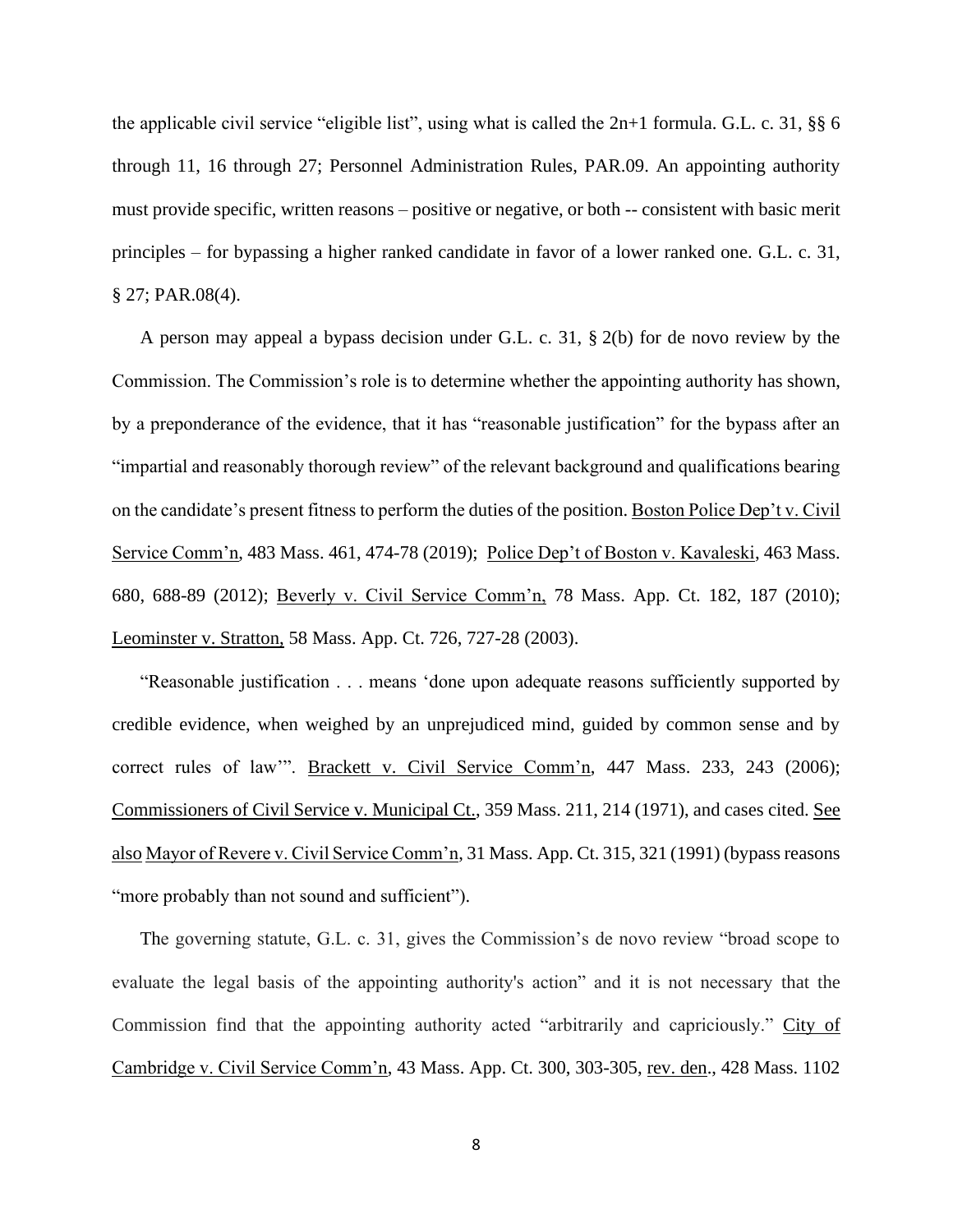(1997). The commission ". . . cannot substitute its judgment about a *valid* exercise of *discretion based on merit or policy considerations* by an appointing authority" but, when there are "overtones of political control or objectives unrelated to merit standards or neutrally applied public policy, then the occasion is appropriate for intervention by the commission." Id. (*emphasis added*). See also Town of Brookline v. Alston, 487 Mass. 278 (2021) (analyzing broad scope of the Commission's jurisdiction to enforce basic merit principles under civil service law).

#### **ANALYSIS**

DOC failed to establish reasonable justification to bypass Mr. Pierrelouis in that the two reasons for bypassing him were made without a reasonably thorough review and were not supported by a preponderance of the evidence. Mr. Pierrelouis' CJIS check was clean, save for the ex parte civil restraining order. His arrest two months earlier (which resulted in no criminal charges) did not appear on his BOP. It was discovered only because Mr. Pierrelouis volunteered that information in answering certain questions on the DOC application and in his interview with the background investigator that are not permitted by law. There was no evidence from any percipient witness of the circumstances surrounding the issuance of the ex parte restraining order, which was vacated two weeks later when the parties appeared in court. As to employment issues, at the time of his interview with Mr. Pierrelouis, the background investigator had received a positive recommendation from all employers, including confirmation that Mr. Pierrelouis had never been formally disciplined, and the investigator did not bring up the performance or attendance issues at the interview. The Appointing Authority never received Mr. Pierrelouis's explanation for his behavior, as the information used to bypass him was never brought to his attention before he received the bypass letter.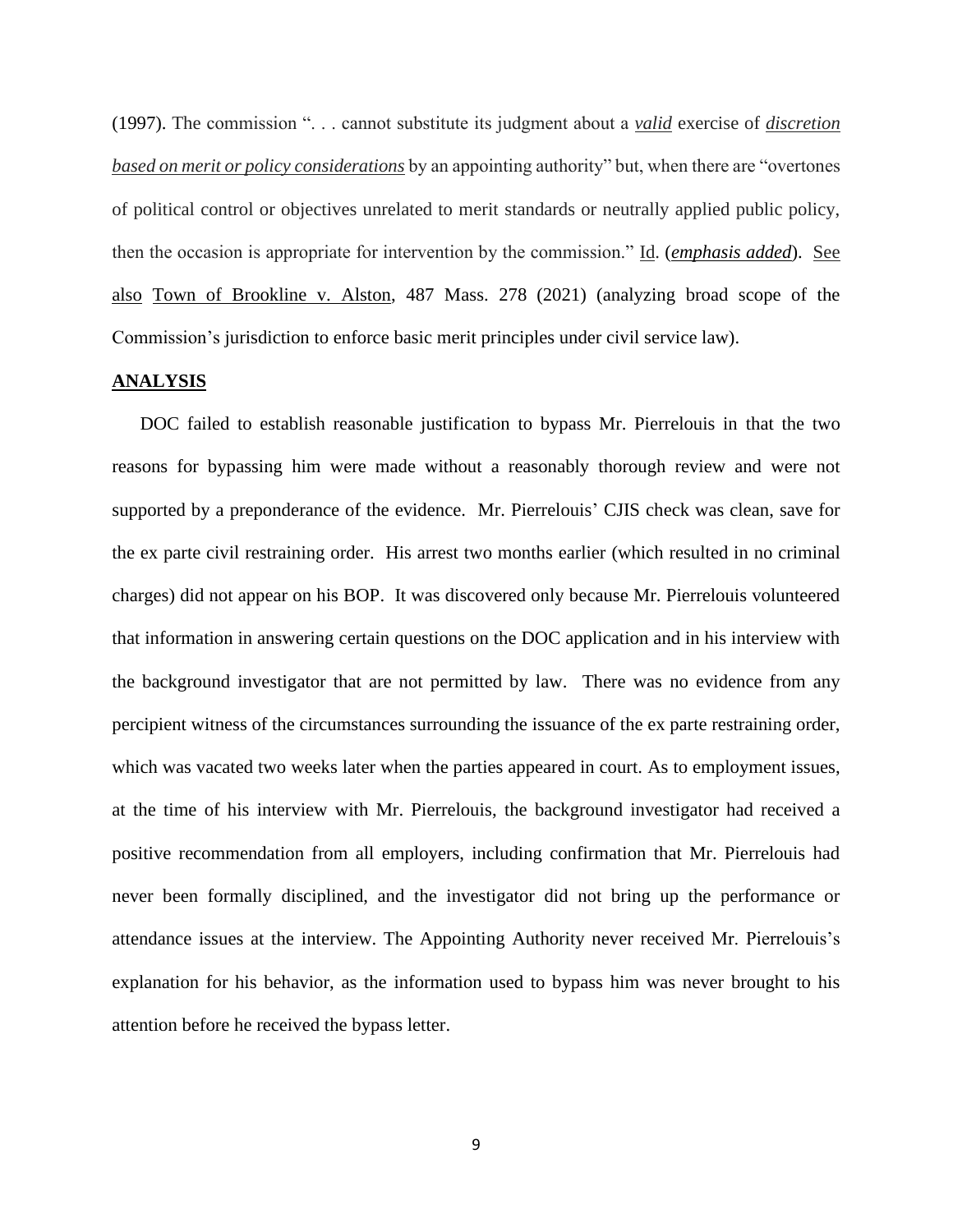### The January 2018 Arrest

Massachusetts law imposes specific limitations on an employer's ability to access and use information about the criminal history of a candidate for employment. General Laws c. 151B, §4(9) and §4(9½), contained within the state's antidiscrimination law and applicable to both private and public employers, prohibits an employer from asking a candidate to disclose information about his criminal record save for certain enumerated offenses. That statute makes it unlawful:

"*For an employer, himself or through his agent, in connection with an application for employment . . . or in any other matter relating to the employment of any person, to request any information,* to make or keep a record of such information*, to use any form of application or application blank which requests such information, or to exclude, limit or otherwise discriminate against any person by reason of his or her failure to furnish such information through a written application or oral inquiry or otherwise regarding: (i) an arrest, detention, or disposition regarding any violation of law in which no conviction resulted,* or (ii) *a first conviction for any of the following misdemeanors:* drunkenness, simple assault, speeding, minor traffic violations, affray, or disturbance of the peace, *or (iii) any conviction of a misdemeanor* where the date of such conviction or the completion of any period of incarceration resulting therefrom, whichever date is later*, occurred 3 or more years prior to the date of such application* for employment or such request for information . . . ."

"*No person shall be held under any provision of any law to be guilty of perjury or of otherwise giving a false statement by reason of his failure to recite or acknowledge such information as he has a right to withhold by this subsection*." . . . .

"*For an employer to request on its initial written application form criminal offender record information; provided, however, that except as otherwise prohibited by subsection 9, an employer may inquire about any criminal convictions on an applicant's application form if: (i) the applicant is applying for a position for which any federal or state law or regulation creates mandatory or presumptive disqualification based on a conviction for 1 or more types of criminal offenses*; . . . ."

Id. See G.L. c. 151B, §1 ("The term 'employer'' . . . shall include . . . the commonwealth and all political subdivisions, boards, departments and commissions thereof.")

The Commission has been clear that no public employer is exempt from the requirements of this law and, specifically, that "broad questions . . . designed to obtain information from the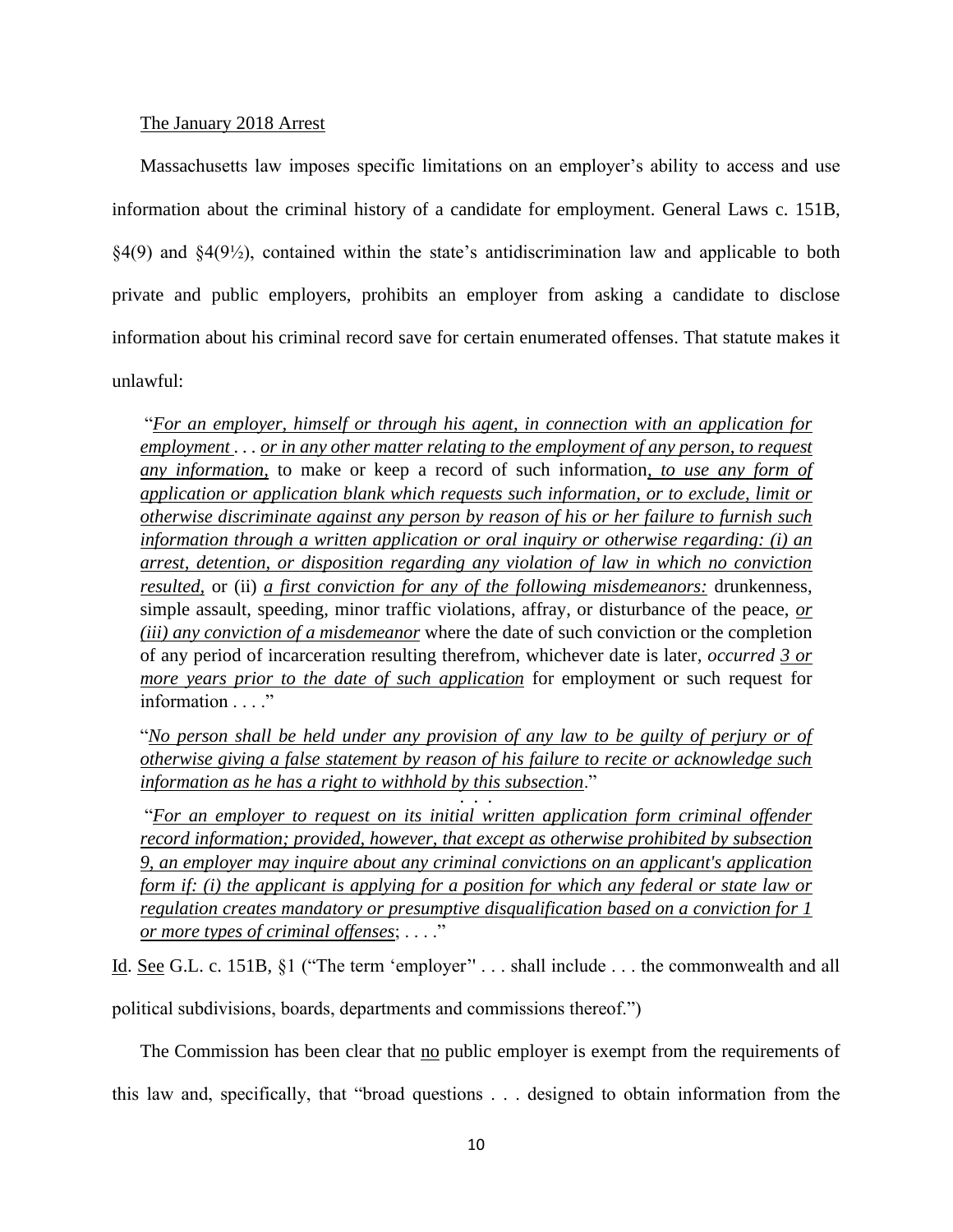applicant, beyond what is provided for under Chapter 151B, are not permissible." See Kodhimaj v. Department of Correction, 32 MCSR 377 (2019), and cases cited. See also St. Germain v. Massachusetts Bay Transp. Auth., 33 MCSR 222 (2020); McManus v. Waltham Fire Dep't, 33 MCSR 83 (2020); Periera v. City of New Bedford, 32 MCSR 128 (2019).

Thus, an employer may ask a candidate about a specific matter which came to the employer's attention through an independent lawful source other than the candidate. However, no employer may directly or indirectly, ask a candidate for employment to disclose information about prohibited matters contained within G.L. c. 151B, §4 and may not penalize him or her for answering such a prohibited inquiry. Compare Kraft v. Police Comm'r of Boston, 410 Mass. 455 (1991) (police officer could not be terminated for providing a false answer to a prohibited matter (medical condition) covered by G.L. c. 151B, §4); Kerr v. Boston Police Dep't, 31 MCSR 35 (2018) (BPD impermissibly disqualified candidate for untruthfulness who answered "NO" to the question: "Is there anything not previously addressed that may cause a problem concerning your possible appointment as a police officer?") with Bynes v. School Comm. of Boston, 411 Mass. 264 (1991) (school committee lawfully obtained CORI information independently, not from employee). See also, G.L. c. 151B, §4(5) (prohibiting "interference" with the exercise of c. 151B rights); Lysek v. Seiler Corp, 415 Mass. 625 (1993) ("Any result other than the one reached in Kraft at best would have ignored the employer's unlawful inquiries, and at worst would have rewarded the employer for them. In either event, employers in the future would have been encouraged to violate the law.")

In sum, the DOC's application process that led to the decision to bypass Mr. Pierrelouis "due to a 2018 arrest by the Brockton Police Department for Domestic Assault and Battery" did not comply with these requirements. The arrest was not contained in the CORI record obtained by the DOC. The DOC only learned about the arrest because Mr. Pierrelouis responded affirmatively to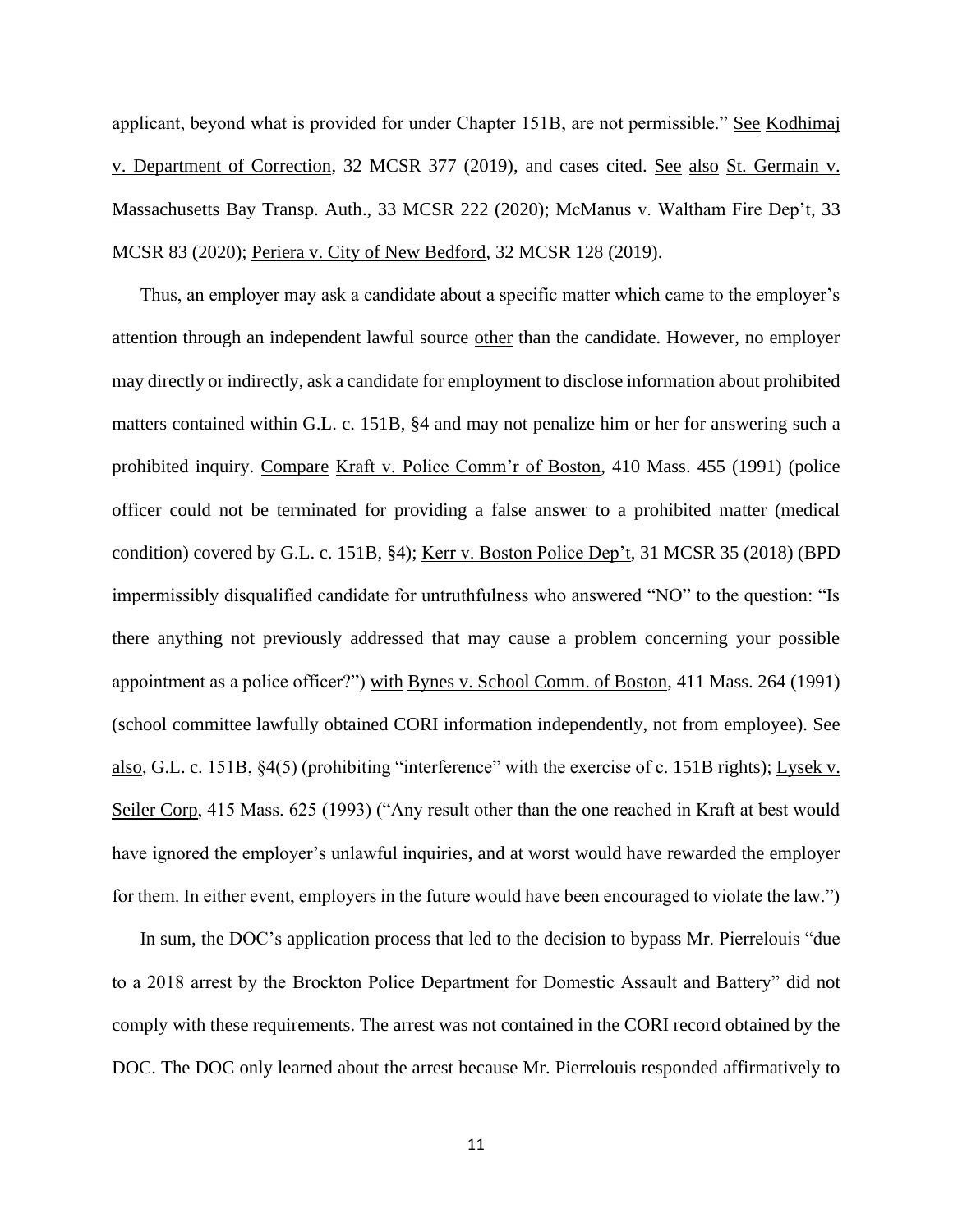a prohibited question that asked him to disclose (in violation of G.L. c. 151B) whether he was ever arrested and where, which was the only reason that the investigator contacted the Brockton Police.

### The Employment History

The second reason provided by the DOC to justify bypassing Mr. Pierrelouis was his receipt from his current employer of two "verbal corrective actions, one for a violation for the 1:1 policy and the other for unscheduled absences, tardiness and failure to punch out for break." The DOC did not establish that this reason was based on a reasonably thorough review, and it was not supported by a preponderance of the evidence presented to the Commission. The sole basis for the concern with Mr. Pierrelouis' performance were two documents that the DOC investigator hand-copied from the Appellant's personnel file after the investigator had conducted the "home visit" interview with Mr. Pierrelouis. Appellant was never provided any notice that the DOC intended to use this "paper review" of his employment record as a basis for his bypass and he was never allowed an opportunity to address the issues. At the Commission hearing, Mr. Pierrelouis presented plausible explanations for both of the performance issues.<sup>9</sup> He was entitled to a more thorough inquiry of the matter and to have made decision-makers privy to that information. See, e,g., Ramirez v. Department of Correction, 34 MCSR 151 (2021) (candidate "is entitled to more than a paper review of his [employment] situation [leading to his layoff] and a "reasoned assessment of all of the facts that should be thoroughly considered in a proper background investigation.") By failing to provide Mr. Pierrelouis the opportunity to explain these two isolated

<sup>&</sup>lt;sup>9</sup> The attendance issues were an isolated situation attributed to a family medical issue (for which intermittent family leave may well have been appropriate). Mr. Pierrelouis took issue with the version of the 1:1 incident for which he was given a "verbal corrective action". He did not consider the verbal action or performance review "formal discipline" (and neither did his supervisor) and none of those incidents detracted from the overall positive recommendation from his supervisor, a former DOC Lieutenant, supporting Mr. Pierrelouis appointment. I also find that that there is good reason to question the "paper record" of the 1:1 incident. For example, it seems implausible that the report stated that Mr. Pierrelouis did call another staff member to sit in for him (as he claimed), went to the "break room" for 15 minutes, but his post was not covered for 7 minutes. Also, had he known this incident was an issue, he believed there would have been video that would corroborate his version.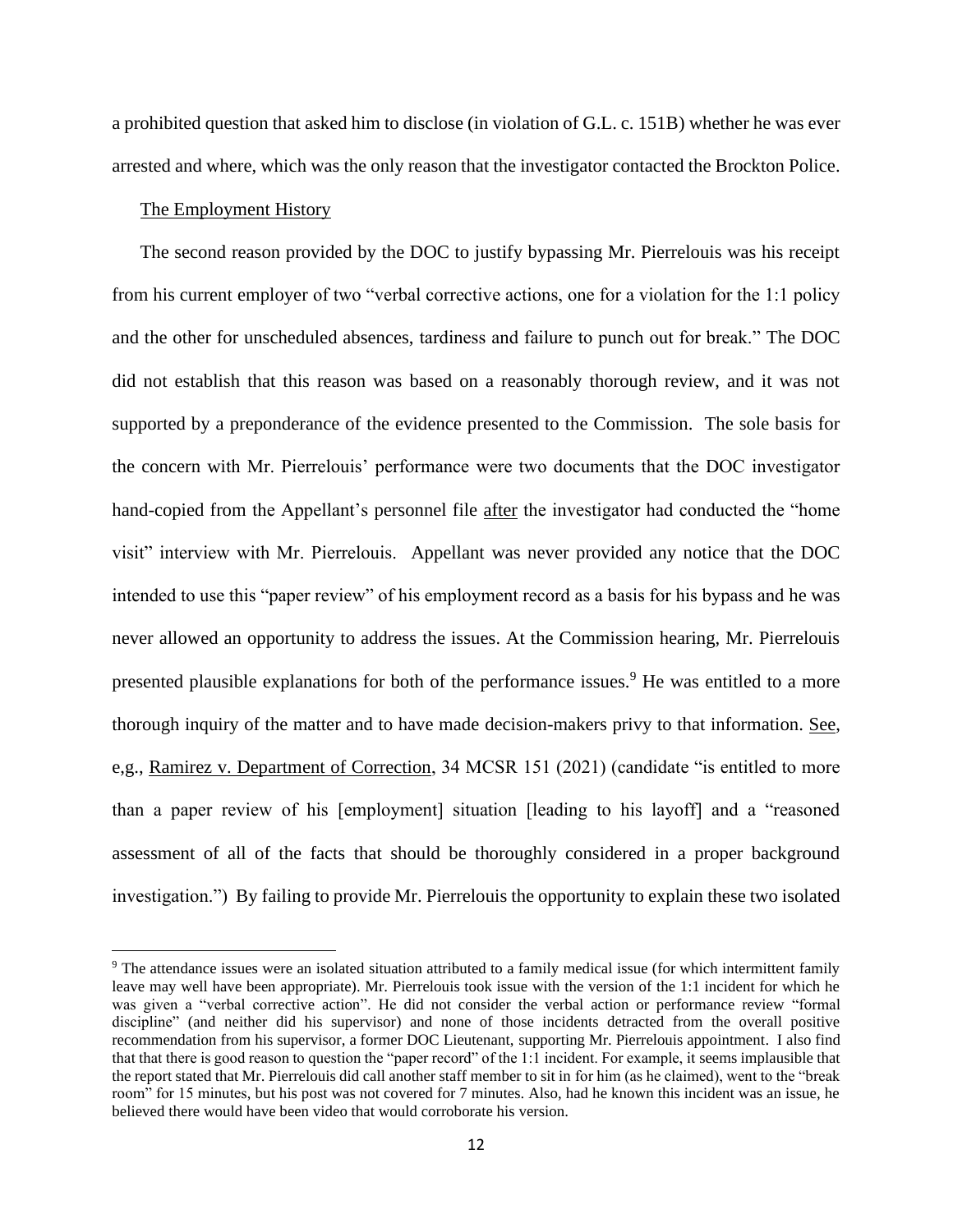performance issues and allow the decision-maker the opportunity to consider this information in context with his otherwise positive employment history, including the recommendation of a former DOC Lieutenant that Mr. Pierrelouis should be hired, violated basic merit principles which requires that decisions be made after a reasonably thorough review and supported by a preponderance of the evidence, not just on a paper record that the appellant was never informed about. Had the decision-maker considered *all* of the evidence, I cannot be certain that the decisionmaker would have viewed Mr. Pierrelouis' performance issues as disqualifying. See generally, Connor v. Town of Andover, 30 MCSR 439 (2017), citing McKennon v. Nashville Banner Pub. Co., 513 U.S. 352, 360 (1995) ("[P]roving that the same decision would have been justified . . . is not the same as proving that the same decision would have been made.")

### The March 2018 Ex-Parte Restraining Order

The March 2018 Ex-Parte 209A Restraining Order did appear on Mr. Pierrelouis' CORI report, and so the DOC did lawfully receive independent access to that information. The Commission has consistently afforded reasonable discretion to an appointing authority, including the DOC, to bypass a candidate (or terminate an employee) who has a properly documented record as a perpetrator of sexual harassment or domestic violence, pursuant to an appointing authority's "zero tolerance" policy regarding sexual harassment and domestic violence. See, e.g., Adams v. Department of Correction, 32 MCSR 1 (2019); Pilling v. City of Taunton. 32 MCSR 69 (2019); Lima v City of New Bedford, 32 MSCR 98 (2019); Lavery v. Town of North Attleborough, 30 MCSR 373 (2017).

However, in the present case, the DOC did not rely on the March 2018 ex parte restraining order as a reason for bypassing him and, on that basis alone, the DOC cannot assert the restraining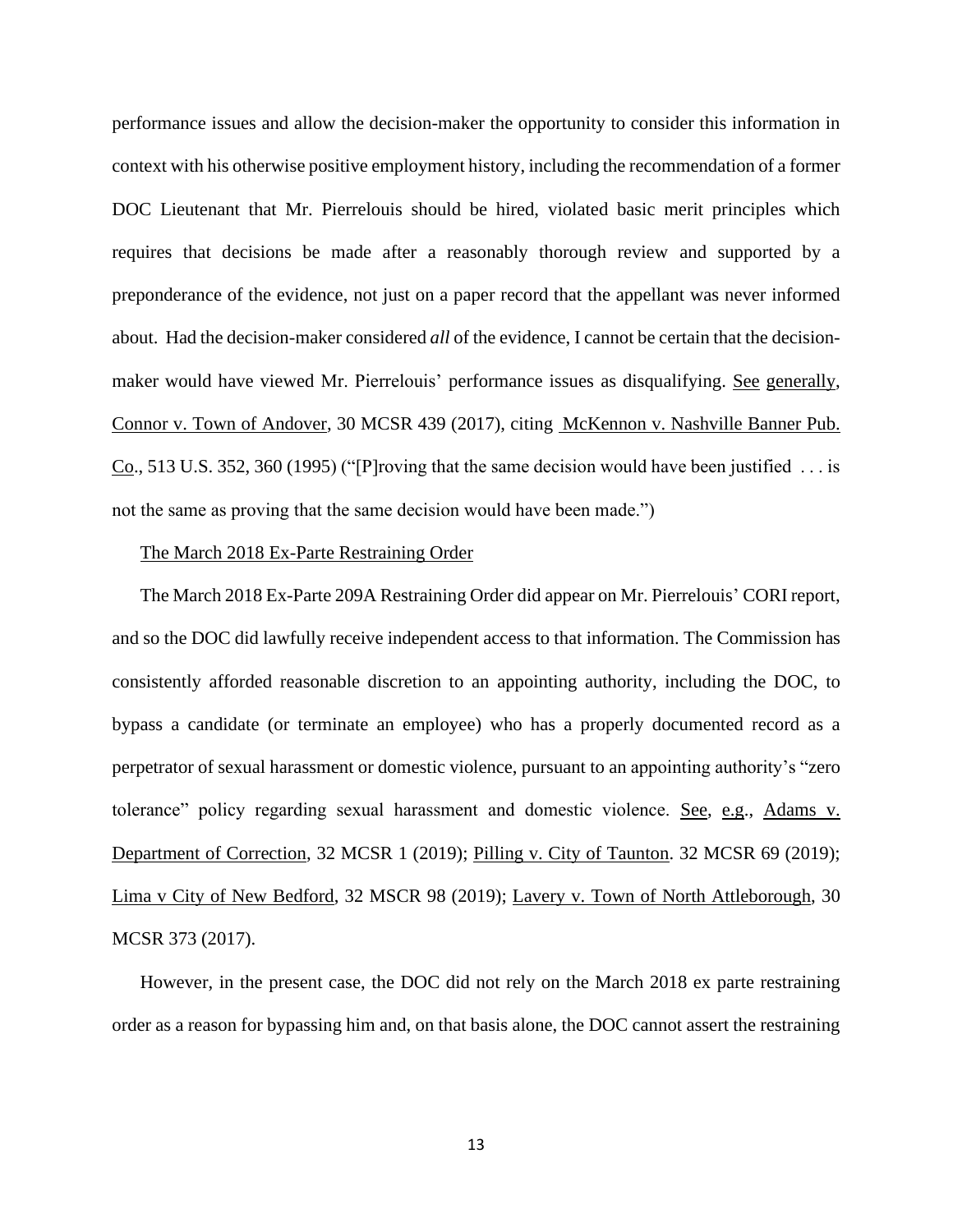order as a basis to justify the bypass in this appeal before the Commission. G.L. c. 31, § 27; PAR.08(4).

Moreover, the DOC presented no evidence to the Commission about the ex parte restraining order other than the summary entry found in the CORI report and the Brockton Police incident report documenting the service of the ex parte order on and its "termination by the court". The Commission has also been clear that a CORI entry, alone, is not sufficient to satisfy the responsibility to support the duty to make a reasonably thorough review of the facts (especially, where, here, the ex-parte order was contested by the Appellant and vacated, not continued, after a hearing before the court). See Kodhimaj v. Department of Correction, 32 MCSR 377 (2019) citing G.L. c. 6, §171A and Governor Patrick's Executive Order 495, "Regarding the Use and Dissemination of Criminal Offender Record Information by the Executive Department" (2008). See also Spady v. Department of Correction, 34 MCSR 83 (2021); Golden v. Department of Correction, 33 MCSR 194 (2020). Finally, although it is not necessary to the decision, in the absence of any evidence to the contrary, I credit the Appellant's version of the events which showed that the ex parte restraining order was unrelated to the January 2018 incident and the evidence he presented persuade the court to terminate the order. See generally Boston Police Dep't v. Civil Service Comm'n, 483 Mass. 461, 474-78 (2019).

In sum, Mr. Pierrelouis must receive at least one further opportunity for consideration for appointment to the position of Correction Officer I/Head Cook so that all of the facts concerning his record are thoroughly investigated, fairly reported to, and fully considered by the decisionmaker.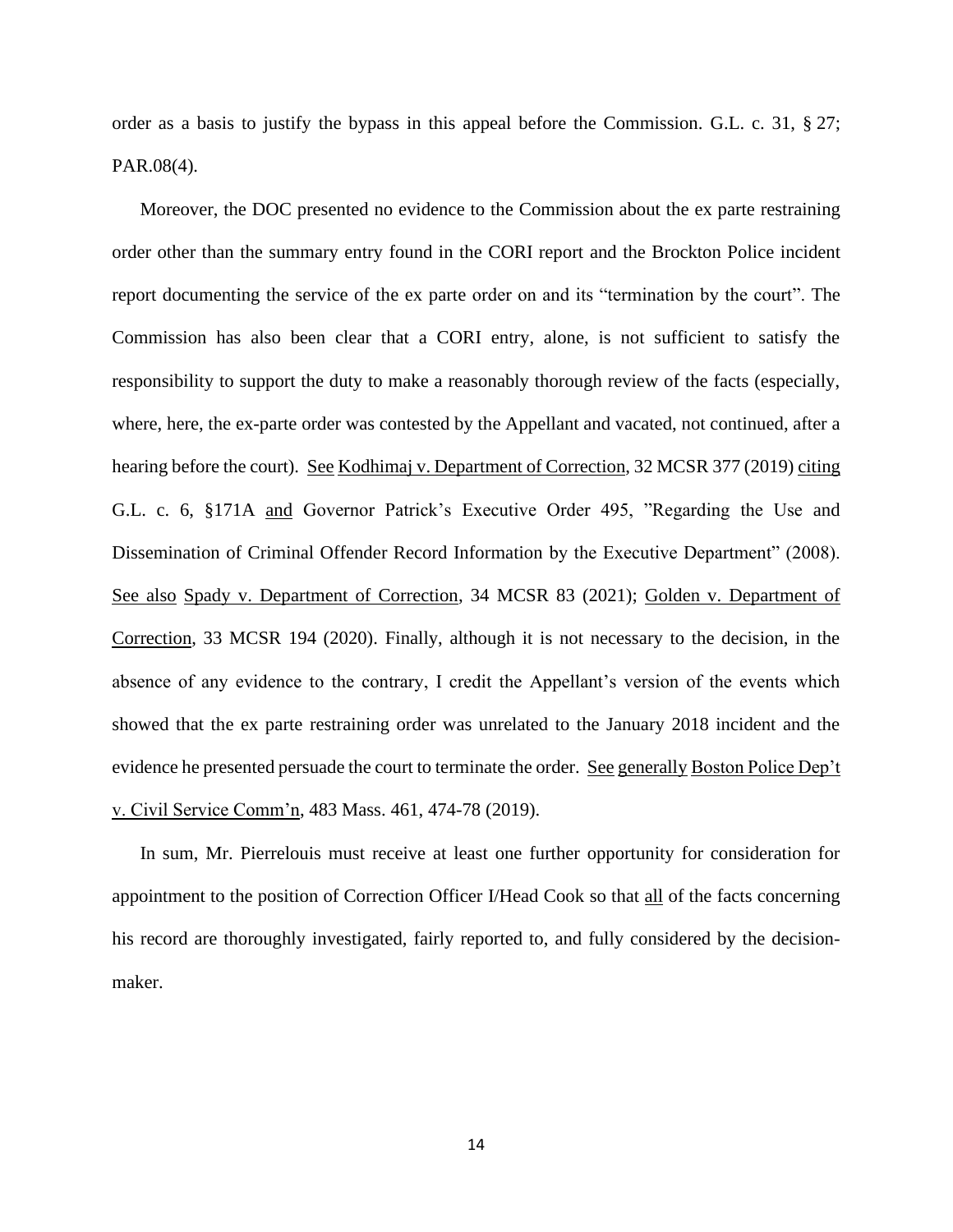# **CONCLUSION**

For the above stated reasons, the bypass appeal of Michael Pierrelouis, under Docket No. G1-

# 20-164 is *allowed.*

Pursuant to its authority under Chapter 310 of the Acts of 1993, the Commission hereby orders

that HRD and/or DOC in its delegated capacity to take the following actions:

- 1. Place the name of Michael Pierrelouis at the top of any current or future certification for the position of Correction Officer I/Head Cook until such time as he has been appointed or bypassed to ensure that he received at least one additional consideration for appointment.<sup>10</sup>
- 2. If Mr. Pierrelouis is appointed as a Correction Officer I/Head Cook, he shall be granted a retroactive civil service date the equivalent to those appointed from Certification No.06865.
- 3. This retroactive date is for civil service purposes only and is not meant to provide Mr. Pierrelouis with any additional pay or benefits, including any credible time toward retirement.
- 4. Once the Appellant has been provided with the relief ordered above, DOC shall notify the Commission, with a copy to the Appellant, that said relief has been provided. After verifying that the relief has been provided, the Commission will notify HRD that the Appellant's name should no longer appear at the top of future certifications.

Civil Service Commission

/s/ Paul M. Stein Paul M. Stein, Commissioner

By a 4-1 vote of the Civil Service Commission (Bowman, Chair - NO; Ittleman, Camuso, Stein & Tivnan, Commissioners - YES) on October 21, 2021.

Either party may file a motion for reconsideration within ten days of the receipt of this Commission order or decision. Under the pertinent provisions of the Code of Mass. Regulations, 801 CMR 1.01(7)(1), the motion must identify a clerical or mechanical error in this order or decision or a significant factor the Agency or the Presiding Officer may have overlooked in deciding the case. A motion for reconsideration does not toll the statutorily prescribed thirty-day time limit for seeking judicial review of this Commission order or decision.

<sup>&</sup>lt;sup>10</sup> The relief granted by the Commission applies to Mr. Pierrelouis's future employment with the DOC as a Correction Officer I/Head Cook. Should his name appear on a certification for a "line" position of Correction Officer I., this Decision will not affect his placement on such a list, given that it pertains to a different position. But the principles by which he must be reconsidered for appointment as a Correction Officer/Head Cook (i.e., consistently with basic merit principles as set forth in this Decision) are equally applicable to any consideration for appointment as a "line" Correction Officer I.